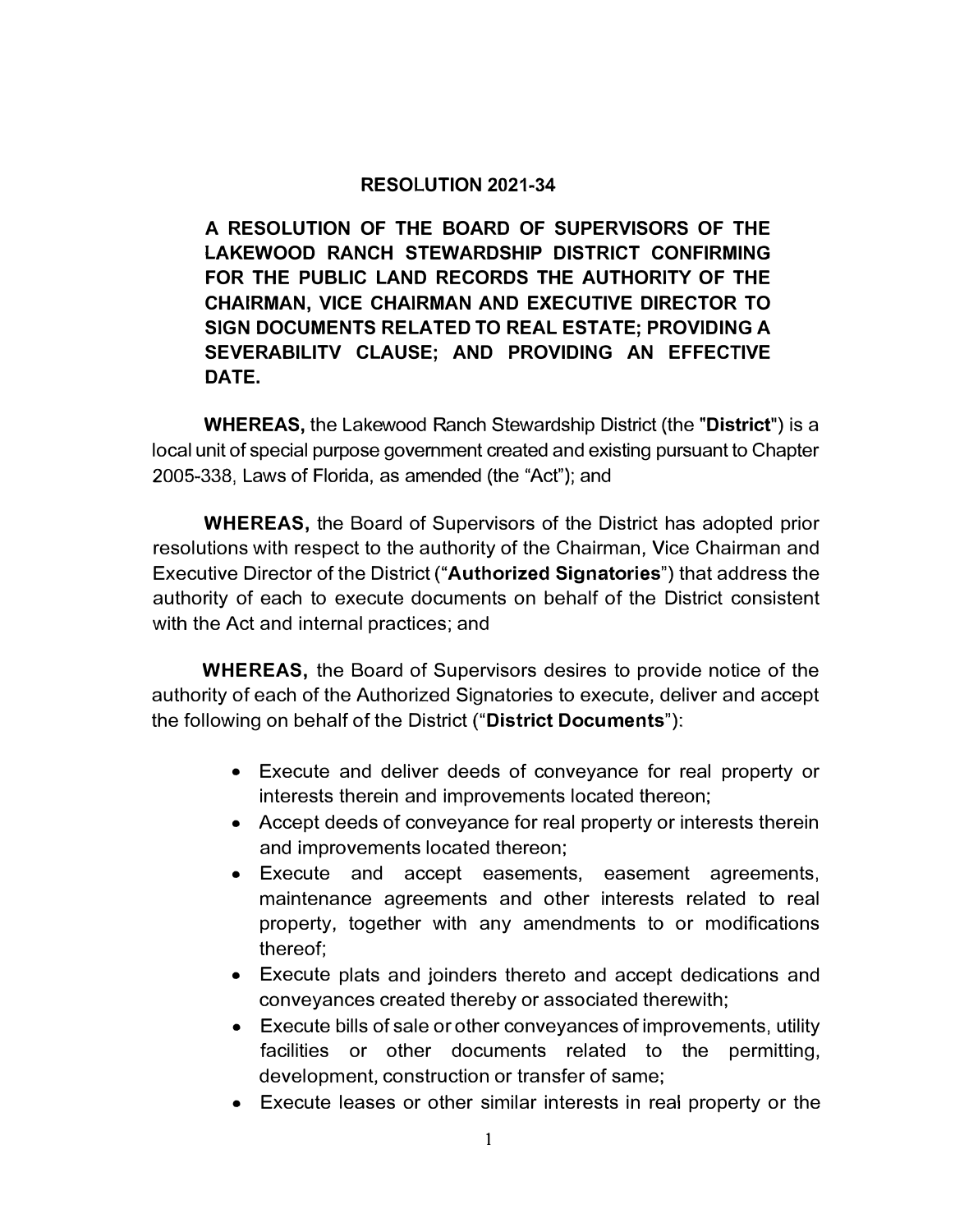improvements located thereon, together with any amendments to or modifications thereof;

• Execute and accept any of the above interests whether or not they relate to real property located within the boundaries of the District, as such boundaries exist from time to time;

and to record this Resolution in the public records of Manatee and Sarasota Counties, Florida, in order to effect such notice; and

## **NOW THEREFORE BE IT RESOLVED BY THE BOARD OF SUPERVISORS OF THE LAKEWOOD RANCH STEWARDSHIP DISTRICT:**

**SECTION 1. INCORPORATION OF RECITALS.** The recitals so stated above are true and correct and by this reference are incorporated into and form a material part of this Resolution.

**SECTION 2. DELEGATION OF AUTHORITY; RELIANCE.** The Chairman, Vice Chairman and Executive Director is each hereby authorized to sign and execute District Documents as set forth above. It is specifically provided by the District that the authorizations set forth in this Resolution constitute notice to land owners, purchasers, other local governmental entities, title insurance companies and otherwise, who are entitled to rely on this Resolution for such authority. Further, the execution and recordation of any District Document shall be deemed to conclusively establish that all procedures and conditions precedent to such execution have been satisfied.

**SECTION 3, SEVERABILITY.** If any provision of this Resolution is held to be illegal or invalid, the other provisions shall remain in full force and effect.

**SECTION 4. EFFECTIVE DATE.** This Resolution shall take effect upon its passage and shall remain in effect unless rescinded *or* repealed.